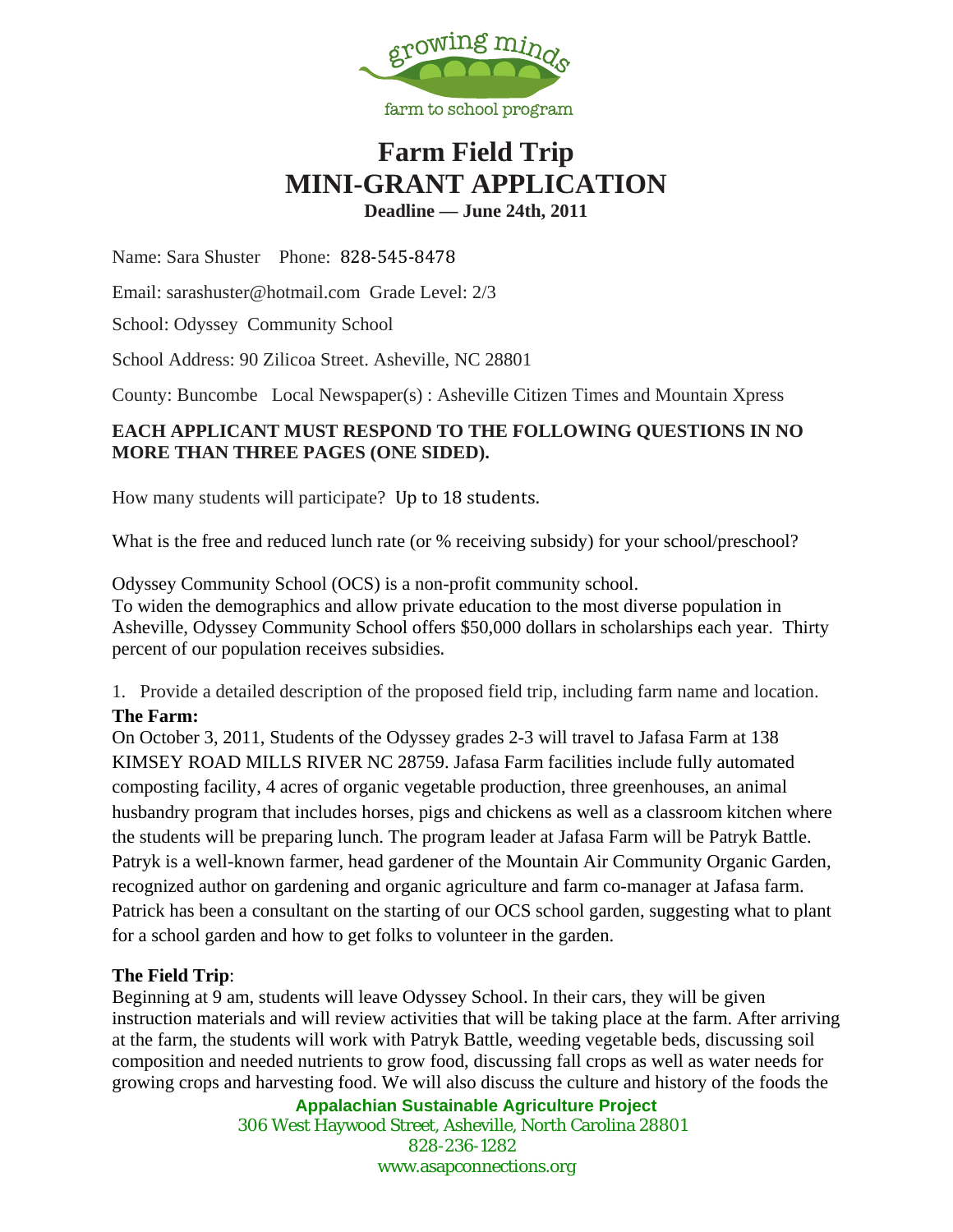

kids are harvesting and eating. The field trip will culminate with cooking lunch with food harvested at the farm, allowing the children to experience the whole Farm to School cycle. Additional details on the trip are available in the hourly schedule provided below.

2. Describe how the field trip will be integrated into Standard Course of Study.

Odyssey Community School uses a Canadian, Saskatchewan Ministry of Education curriculum. For The Life Sciences Plant Growth and Changes unit of study, the OCS 2-3 class will:

- Compare the basic needs of plants to the basic needs of animals and humans.
- Research ways in which plants rely on animals and abiotic factors to support plant reproduction by dispersing seeds.
- Predict and investigate conditions such as temperature, available sunlight, available nutrients in soil and available water which are necessary for plant germination and growth.
- Analyze the interdependence between soil and living things, including the importance of soil for individuals, society and components of the environment.
- 3. How will this field trip experience be connected to other Farm to School experiences (local food cooking, school gardens, and local food in school cafeterias)?

The Odyssey Community Garden is three years old. In the first two years we designed and built garden beds, propagated plants for use in the garden, sold plants grown in the garden to raise money for expanding the garden program, and used the garden in the curriculum for each classroom to teach math, culture and art. This past year, our school garden was also used in the High School cooking classes to provide weekly student lunches. Students have the option to sign up for these school garden lunches. Our chef for our Chef to School program, Stuart Lyon, is currently working with our school garden committee and will attend the field trip. The 2-3 class will be, "virtually traveling" to seven countries in which they will using food to learn about social responsibility and citizenship throughout the world. This year we are expanding our garden program to have each class, "own a bed" in the garden. This will allow each class to incorporate the use of their bed into each aspect of the classes' course of study (whether it be art, math science or social studies). The field trip funding we are applying for now will expand the program for the 2-3 class to allow it to better incorporate the garden into its class units.

This Farm to school field trip will allow students to experience a large scale sustainability model similar to what we have at Odyssey Community School today. Like Jafasa farm, OCS has a school garden, compost system, cob oven and certified kitchen. The students will bring back produce from Jafasa farm to the school and cook the same recipes that they have learned on the field trip for the Odyssey School Community K-High School classes. In addition to our

> **Appalachian Sustainable Agriculture Project**  306 West Haywood Street, Asheville, North Carolina 28801 828-236-1282 www.asapconnections.org